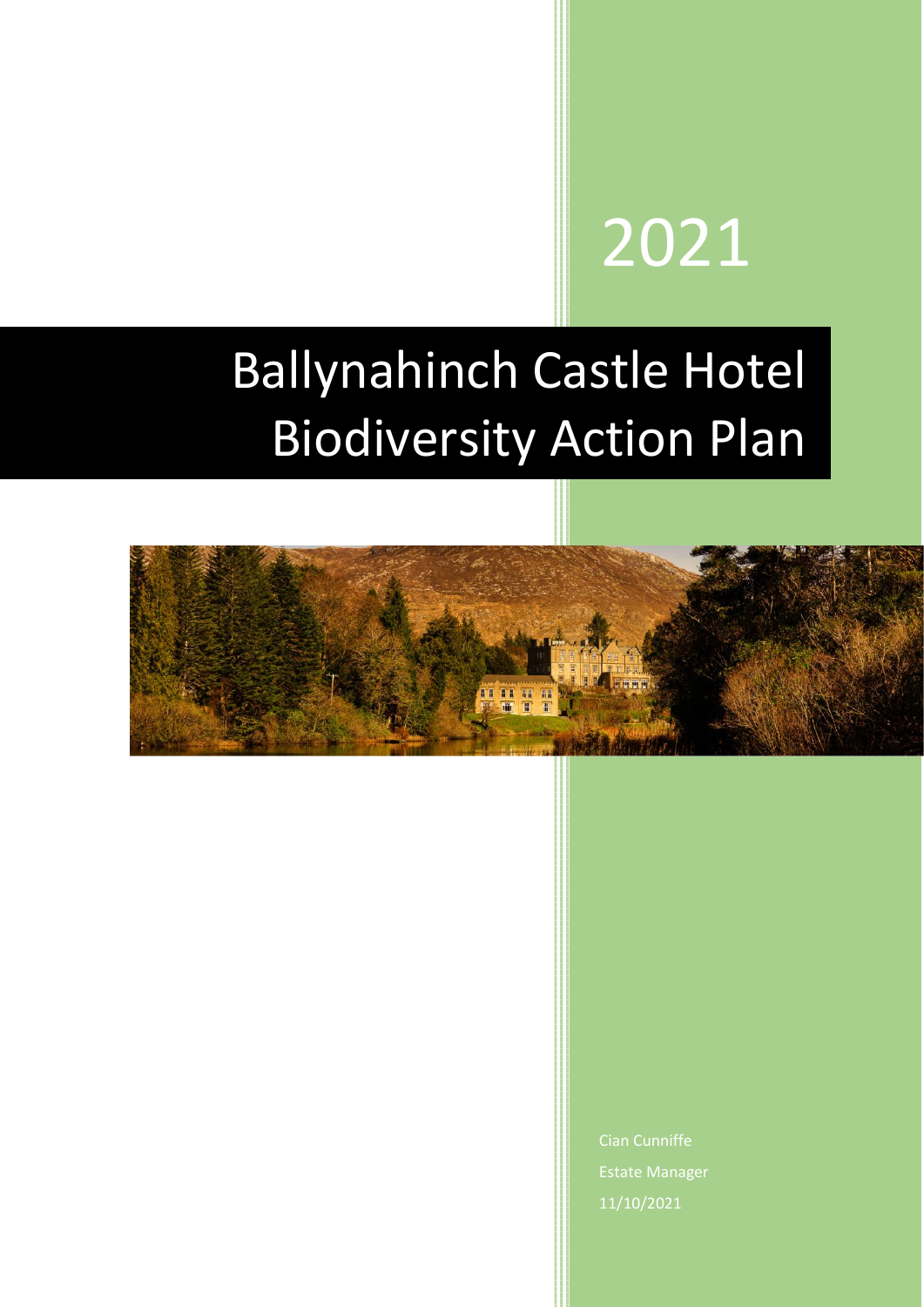#### **Contents**

#### **1.0 Introduction**

- 1.1. Ballynahinch Castle Hotel
- 1.2. What is Biodiversity?
- 1.3. Why is biodiversity important?
- 1.4. What is a biodiversity Action Plan?

#### **2.0 Ballynahinch Castle's Biodiversity**

- 2.1. Protected Species
- 2.2. Overview of Ballynahinch's Habitats and Species
- 2.3. Threats to Biodiversity

#### **3.0 Ballynahinch Castle Hotel Biodiversity Plan**

- 3.1. Rationale for Selecting Actions
- 3.2. The Actions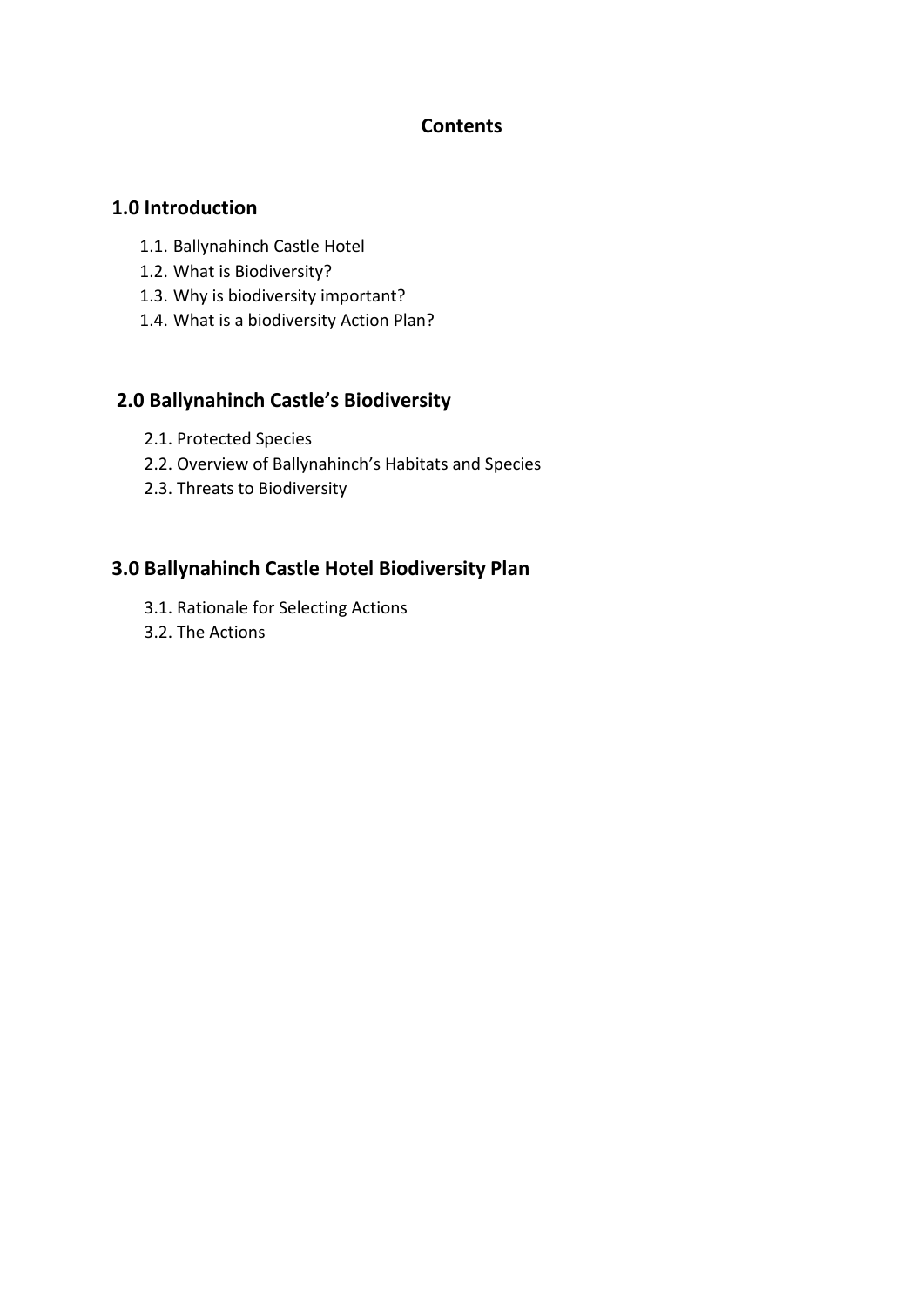## **1.1 Ballynahinch Castle Hotel**

Ballynahinch Castle Hotel is a luxury four-star hotel located on a 700-acre private estate of woodland, rivers and walks in the heart of Connemara Co. Galway. It is situated at the feet of the twelve bens mountain range, approximately 12 km east of Clifden and 10 km north of the fishing village of Roundstone. The Owenmore River flows in front of the hotel and is a renowned Salmon fishery which is fed by Ballynahinch Lake.

The site has a rich and storied history with a bronze age stone pair indicating that this was an important location even 4000 years ago. The famous pirate queen Grainne Mhaol who, in 1546 married Donal O'Flaherty, became resident here.

The present house at Ballynahinch was built by the Martin family, one of the tribes of Galway and Richard 'Humanity Dick' took up permanent residence here about 1813. Richard Martin was the M.P for Galway and in 1822 he introduced a bill the "Cruelty to Animals Act" which in turn led to formation of the Society for the Prevention of Cruelty to Animals.

The property passed through several different hands before in 1946 the Tourist Board took possession and from there it remained a hotel into current times.

#### **1.2 What is Biodiversity?**

WWF defines Biodiversity in the following way:

*Biodiversity is all the different kinds of life you'll find in one area—the variety of animals, plants, fungi, and even microorganisms like bacteria that make up our natural world. Each of these species and organisms work together in ecosystems, like an intricate web, to maintain balance and support life. Biodiversity supports everything in nature that we need to survive: food, clean water, medicine, and shelter.*

#### **1.3 Why is Biodiversity important?**

Biodiversity supports life on earth and is an essential part of all our lives. We depend on biodiversity to provide clean air and water, healthy soils, food, building materials, and medicines.

From a Ballynahinch Castle perspective we are very proud of where we are from, Connemara is a stunningly rugged landscape located in Co. Galway on the west coast of Ireland. We actively promote our guests to engage in their surroundings by walking, cycling, fishing and hiking in our estate and surrounds, as such it is in our best interest that we actively maintain and improve our environment.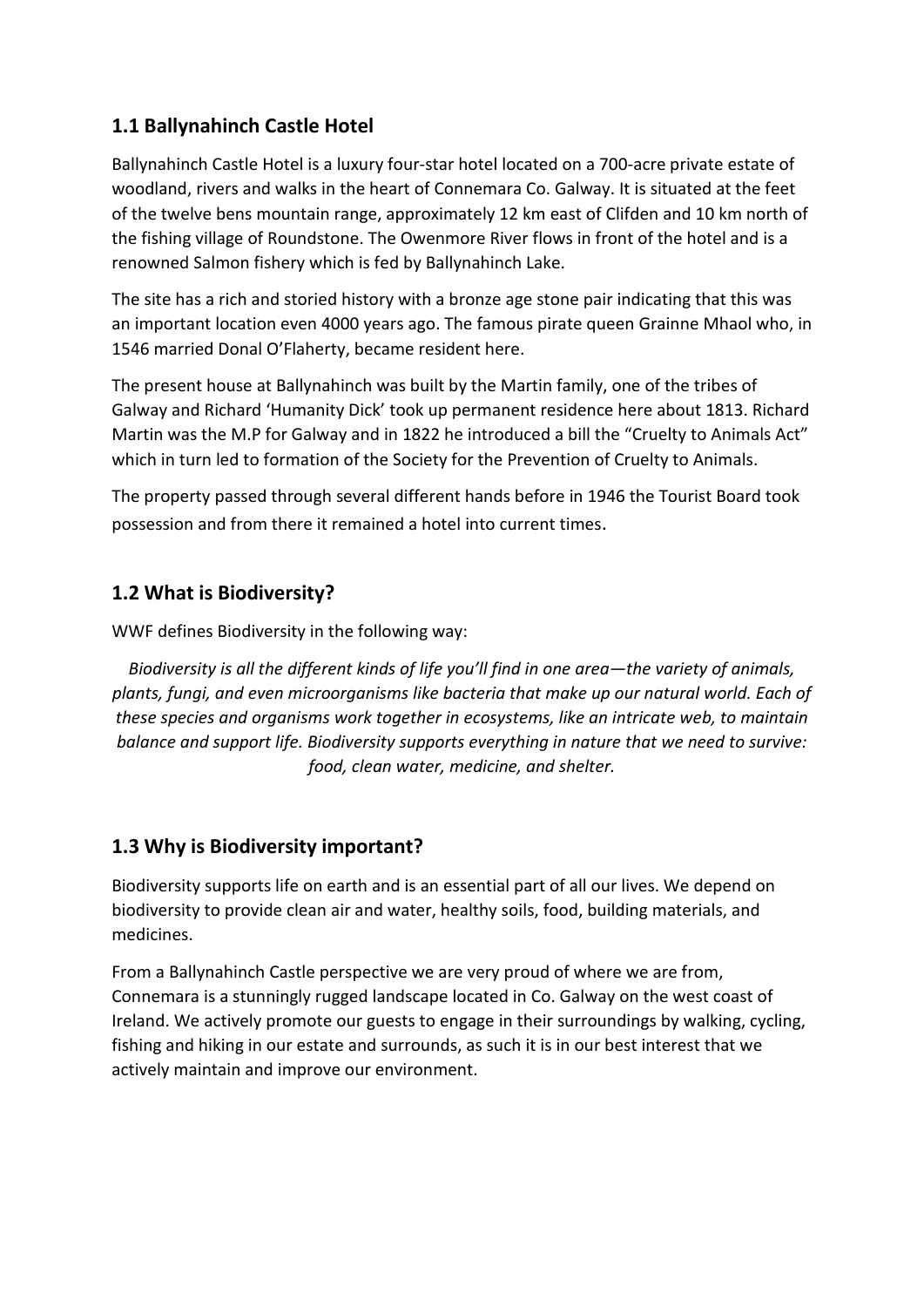

Estate Walking Map

#### **1.4 What is a Biodiversity Action Plan?**

A Biodiversity Action Plan is a strategic look at the biodiversity in the given area, in this case the grounds of Ballynahinch Castle Hotel, and puts in place a framework, wish lists and strategies to both preserve what is in place and where possible to enhance it.

This plan shall document the flora and fauna of our area as well as identifying what needs to be done, when it should be done by, and what is required to do to preserve and improve it.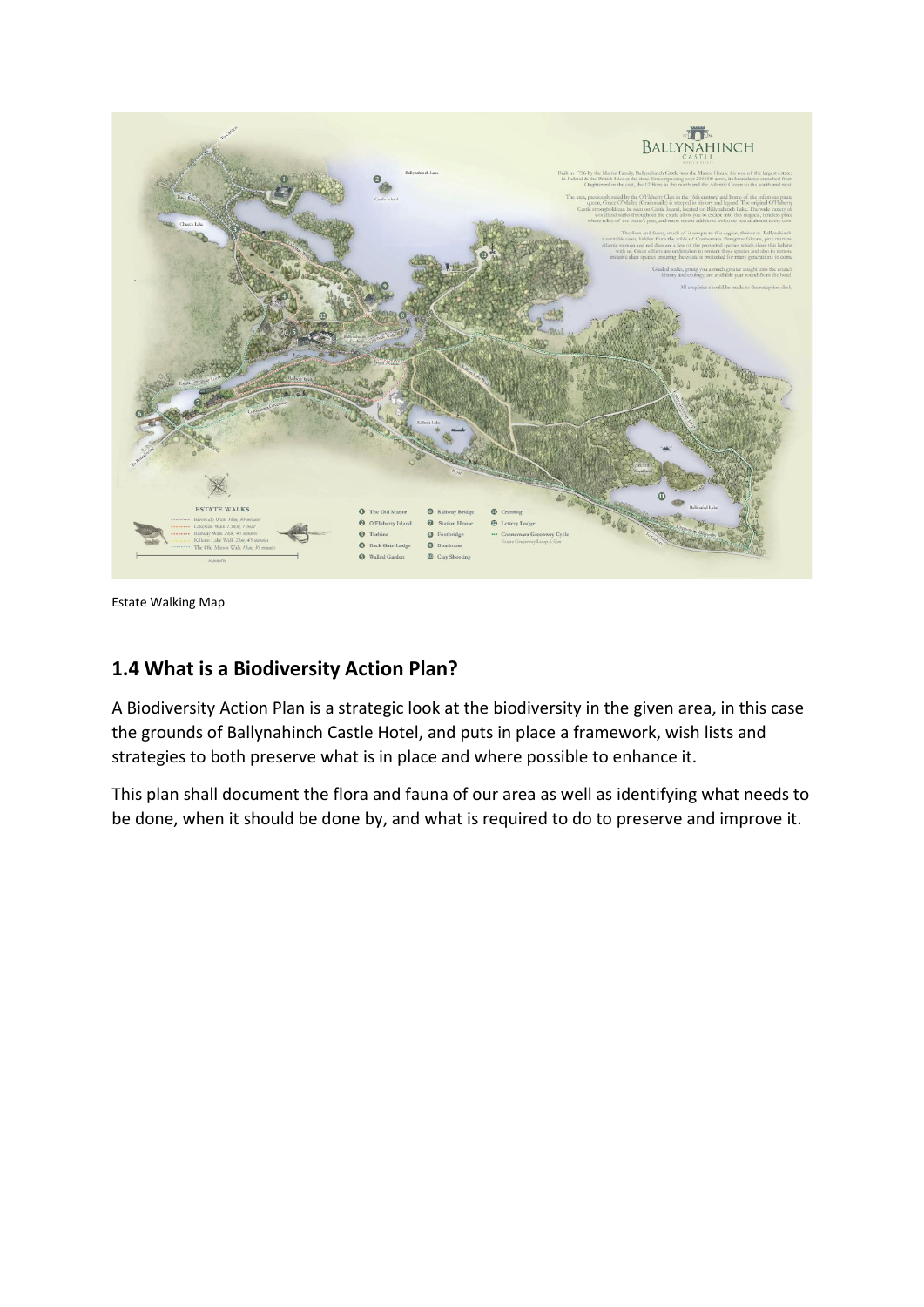#### **2.0 Ballynahinch Castle's Biodiversity**

Ballynahinch Castle Estate has a rich and varied habitat. Examples of protected species and some of the main wildlife found on the estate are outlined below.

#### **2.1 Protected Species**

The estate of Ballynahinch Castle Hotel is partly within the '*Connemara Bog Complex SAC'* and one of the main river systems of this complex is the 'Owenmore River' which flows through the estate.

*The Connemara Bog Complex SAC is a large site encompassing the majority of the south Connemara lowlands in Co. Galway. The site is bounded to the north by the Galway–Clifden road and stretches as far east as the Moycullen–Spiddal road. The site supports a wide range of habitats, including extensive tracts of western blanket bog, which form the core interest, as well as areas of heath, fen, woodlands, lakes, rivers and coastal habitats.*

The site is a Special Area of Conservation (SAC) selected for the following habitats and/or species listed on Annex I / II of the E.U. Habitats Directive

- Coastal Lagoons
- Reefs
- Oligotrophic Waters containing very few minerals
- Oligotrophic to Mesotrophic Standing Waters
- Dystrophic Lakes [3260] Floating River Vegetation
- Wet Heath
- Dry Heath
- Molinia Meadows
- Blanket Bogs (Active)\*
- Transition Mires
- Rhynchosporion Vegetation
- Alkaline Fens
- Old Oak Woodlands
- Marsh Fritillary (Euphydryas aurinia)
- Atlantic Salmon (Salmo salar)
- Otter (Lutra lutra

While not all these habitats and species are found within the estate of Ballynahinch, many are, as well as other important flora and fauna. One of the most important species in the history of Ballynahinch Castle is undoubtedly the Atlantic Salmon (Salmo salar).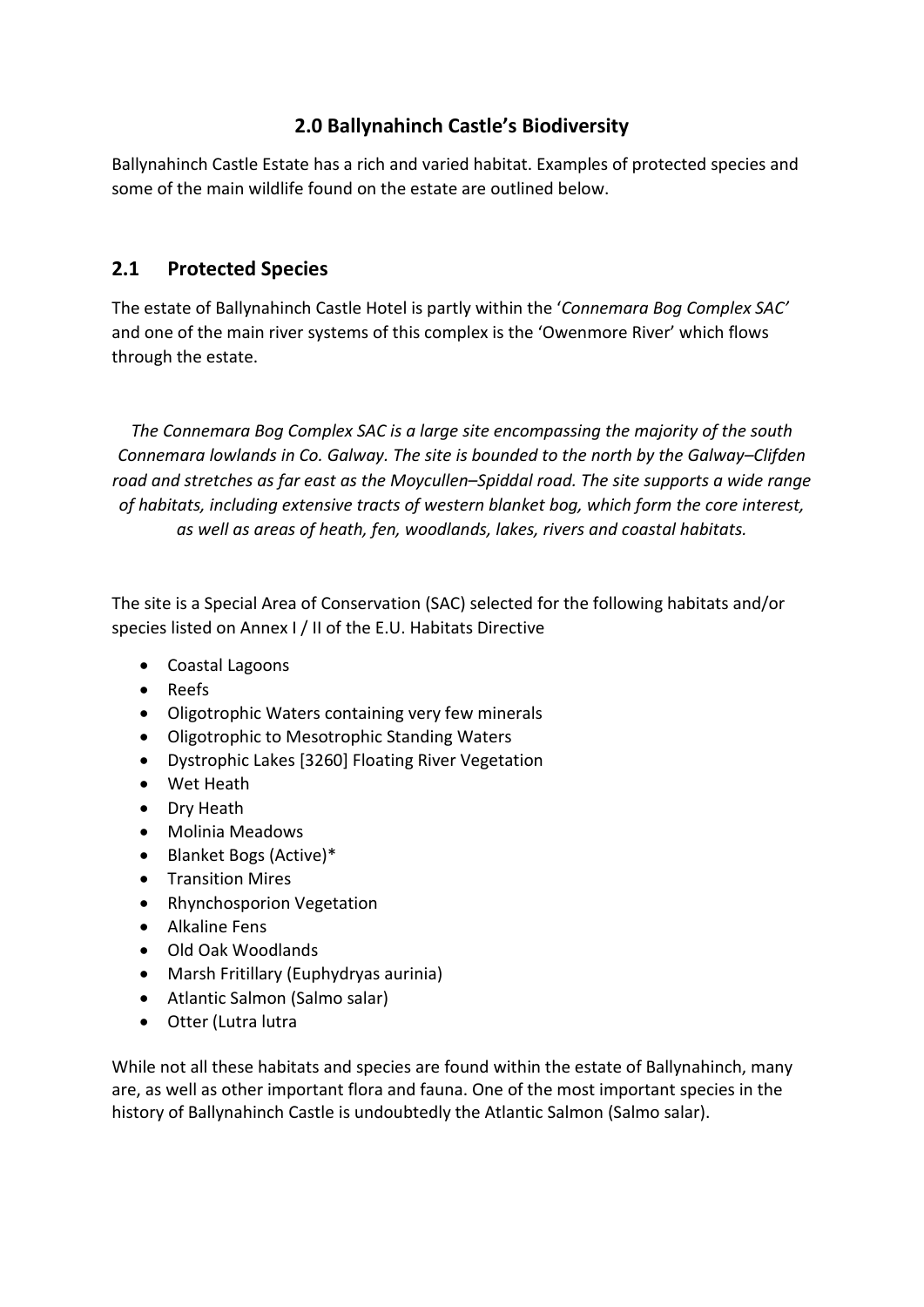#### **2.2. Threats to Biodiversity**

There are several different threats to biodiversity on a global and local scale such as development, pollution, habitat loss, global warming and invasive species.

Many of these while national and global issues can and are being dealt with closer to home with the implementation of our green hospitality initiative, which involves proper waste separation, waste reduction, energy conservation, recycling, renewable energy usage and managing and decreasing our carbon output.

Invasive species are a particular issue in Connemara and are something that we in Ballynahinch have been investing time and money in for many years now to reduce and in the long term remove from our estate. Some of the most notable invasive species include Rhododendron ponticum, Gunnera tinctoria (giant rhubarb) and Fallopia japonica (Japanese Knotweed). Most of these invasive plant species were first introduced to Ireland by Victorian plant hunters and since have become a menace due to their spreading and clumping nature which often prevents native plants from establishing and surviving. As there are no natural predators of these plants, as there would be in their native environments, it is up to us as custodians of the land to manage and prevent the spread of these species.

Other issues such as Ash dieback disease is something which we will continue to monitor and remove dead and heavily diseased trees to hopefully curtail the spread.



Japanese Knotweed Rhododendron on avenue (2016)



Litter Collection